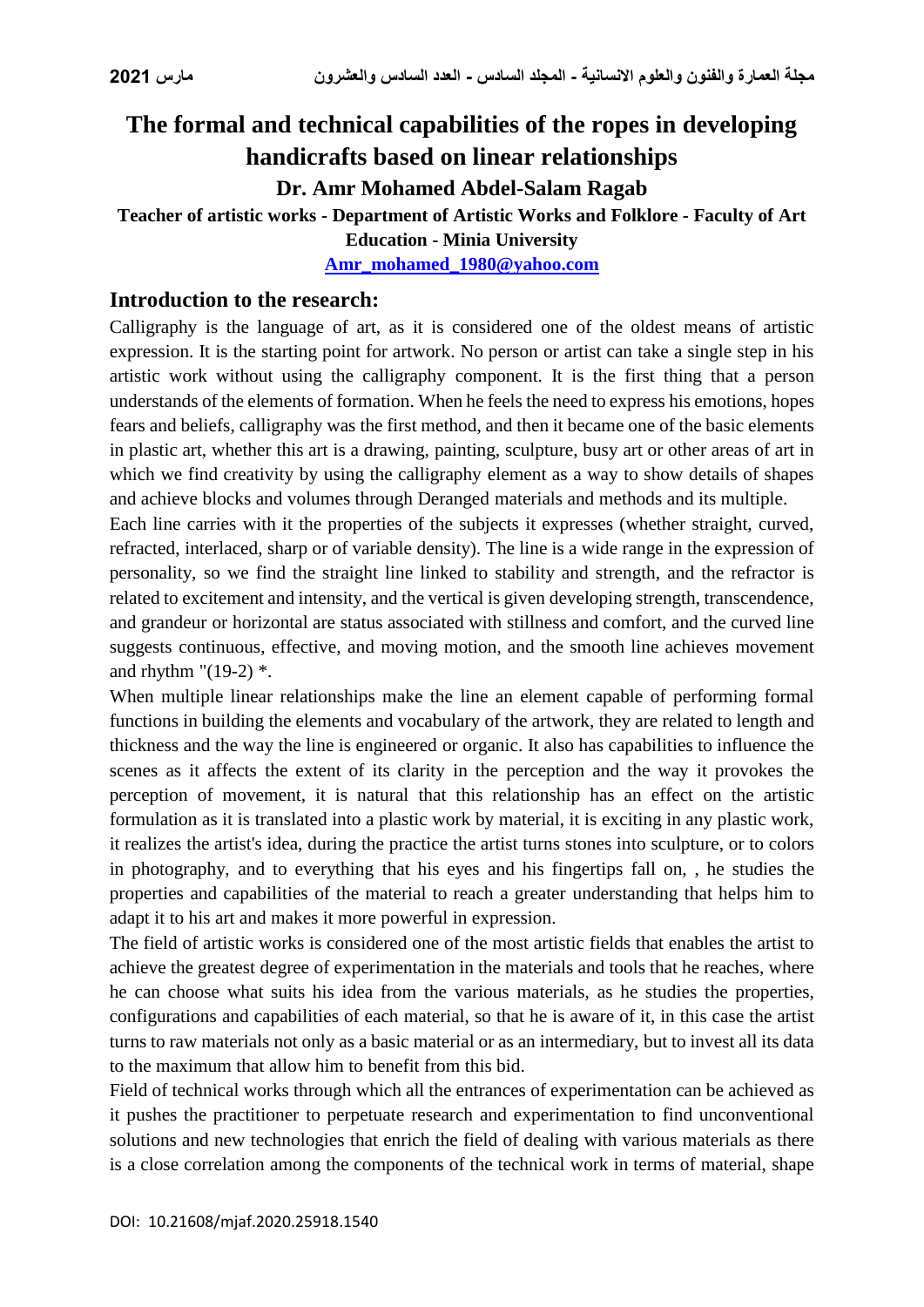and content, then the mind cannot realize the technical formulation of one of these components except in the context of the whole, "the material, the shape and the expression depend on each other" (9-217), and everyone melts in the melting pot of the technical work unit, which in turn depends mainly on design and raw materials and the resulting aesthetic variables and formative practices.

The severity of the ropes is characterized by a variety of properties, including flexibility, ductility and ease of formation, as well as its various forms and types, which made it the focus of this research, through which lines can be transformed into blocks and volumes to enrich the artistic work, the luxury of ropes is one of the rich materials in the field of art in general, where the linear rhythm resulting from relationships Sin and the artistic and formalistic values it gives are the primary axis through which formation starts with such a material, as it takes multiple images that give formative values and texture, where "the texture represents an important technical and creative verb that achieves differently occupied surfaces, symbols and occupied spaces, and this Artwork would give more influence and richness in directing and building than traditional painting and traditional materials offer. " (21-221).

The linear relationships of the ropes give the sense of movement that results from the distribution of strings and ropes on the surface of the busy artwork that results from a careful and accurate study of the lines relationships, such as juxtaposition, intertwining, interlacing and line characteristics, such as thickness, direction, length, and all this when the material of the ropes translates through the formation process, through which the technical values are revealed. Emerging from the formalities of the linear relationships of the ropes, where "the artist uses it through his creativity and his influence on the material to produce many artistic values such as stability, balance, a sense of movement, impulsivity, and kinetic tension, and in this concept a limit is accomplished" He has innovations and creations in modern art "(5-2) based on the use of calligraphy and his embodiment into an innovative, concrete and solid work by experimenting with the material. Hence the idea of research, which is the study of calligraphy through the material of ropes and experimentation and the search for the formative capabilities of the linear relationships of ropes and the extent of their impact on handicrafts.

### **Research problem: The research problem is determined in the following question**:

How can we benefit from the technical and artistic capabilities of the ropes and the linear relationships they add to the artistic work?

#### **The research aims:**

1- Study the technical and plastic values and the linear relationships through experimenting with the raw materials.

2- Monitor the fine values and technical effects of the ropes, and the linear relationships and tangible effects they add.

#### **The research importance:**

1- Reaching technical and artistic solutions that enrich the artistic work by creating the relationship among the line, its plastic features, the material of the cords and its plastic properties.

2- To shed light on the lines, their types, relationships and their formative capabilities through studying them through the material of the ropes.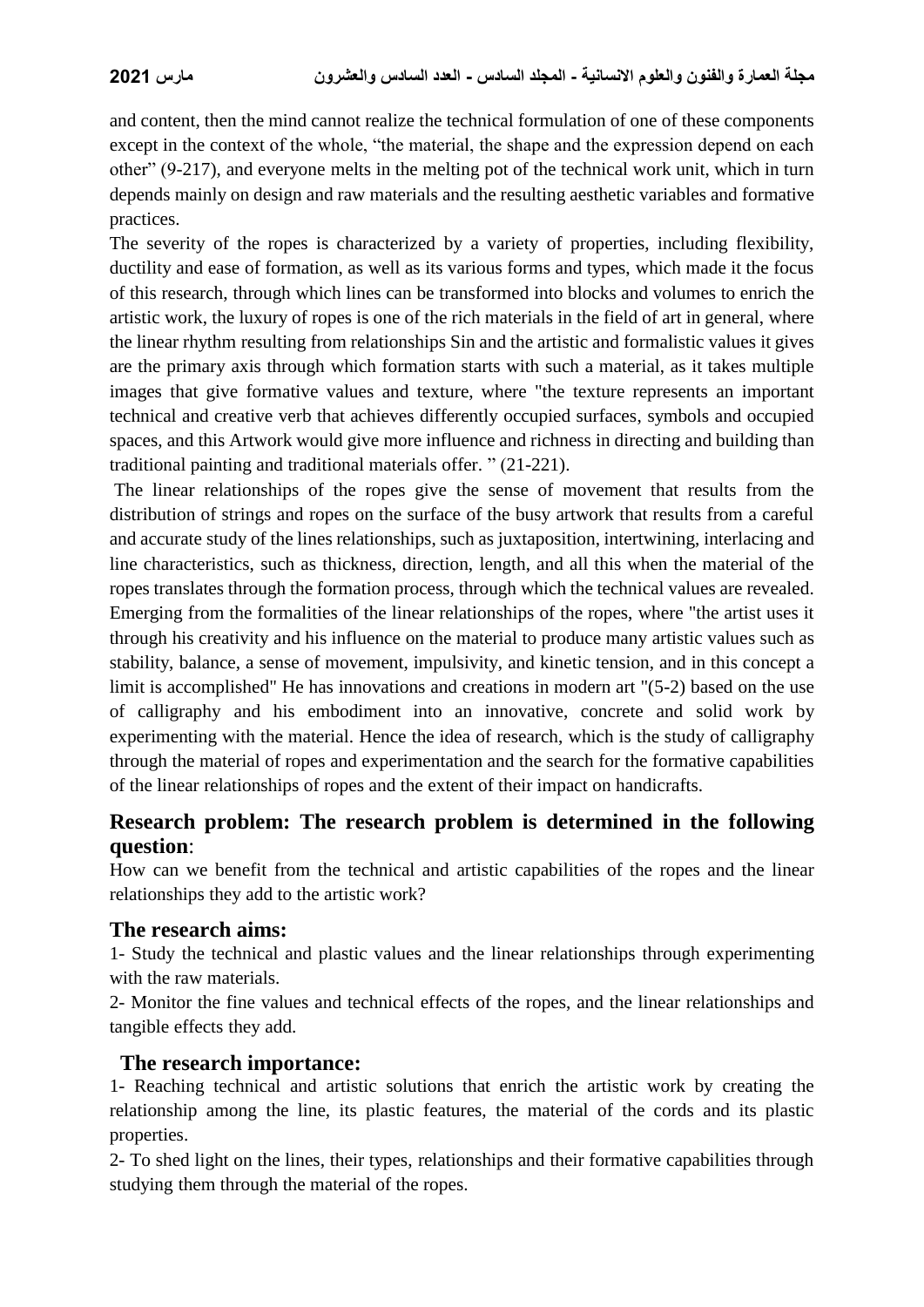3- Shedding light on the ropes' materials, their types and their plastic and technical capabilities. 4- Contributing to enriching the visual vision and the artist's thought of finding new and innovative experimental approaches in the field of artistic works.

#### **Research imposition:**

- It is possible to reach various written linear formulations by forming the raw materials of the ropes to enrich the artistic work.

#### **The search limits:**

1- The research is limited to conducting an applied experiment on a sample of the fifth year students - College of Art Education - Minia University - the academic year 2017-2018 and they are 21 male and female students, as they have some previous experience appropriate to apply this experiment through the (Art Workshop) course.

2- The application period lasted six meetings with four hours per meeting per week.

3- Using the natural material of ropes as a basic material of all kinds (fiber, cotton, linen, etc.).

#### **The Research Methodology:**

- The research follows the quasi-experimental approach to conducting the applied aspect of the research sample.

#### **Search terms:**

Line:

The calligraphy is defined in the brief glossary as drawing its mark (17-202) and it is "an element of design with an important and major role in building artwork. It is defined geometrically as the effect resulting from the movement of a point in a path, so it may be seen that it is a sequence of its group of contiguous points" (1- 144).

In its name, Mahmoud Mustafa defined that "a point is moving and moving in every direction so that it is a wavy line vertical or horizontal, but rather proceeds to infinity" (8-176).

Abdel-Fattah Riad defines it as "an important element of design in general and has its constructive and expressive values in artistic designs. The perceptual and aesthetic effect of the font varies according to the way it is in a design, so it may exist united with other elements in a specific image of flat shapes or stereoscopic bodies and the space confined between them, or as a component of its internal details, it may also exist individually to play the full constructive and expressive role, in which case such configurations are described as linear configurations "(14-146).

It is procedurally defined that the line has length and width and has depth, which is a physical medium (material) that has thickness, and type that is formed by it, whether direct formation or according to a prior design to produce contemporary art works (suspended).

Linear relationships:

Piet Mondrian says, "The formula was found to create relationships, that forms create relationships, and relationships create forms" (22-178).

They are the formative relationships from which the area arises that shows "the movement of the line (in a direction contrary to its own direction) and forms an area of length and width that does not have depth and is surrounded by lines and defines the outer limits of any size" (1-164). It is procedurally defined as the formal relationships, areas, and shapes that result from perpendicularity, penetration, entanglement, interlacing, juxtaposition, overlapping, and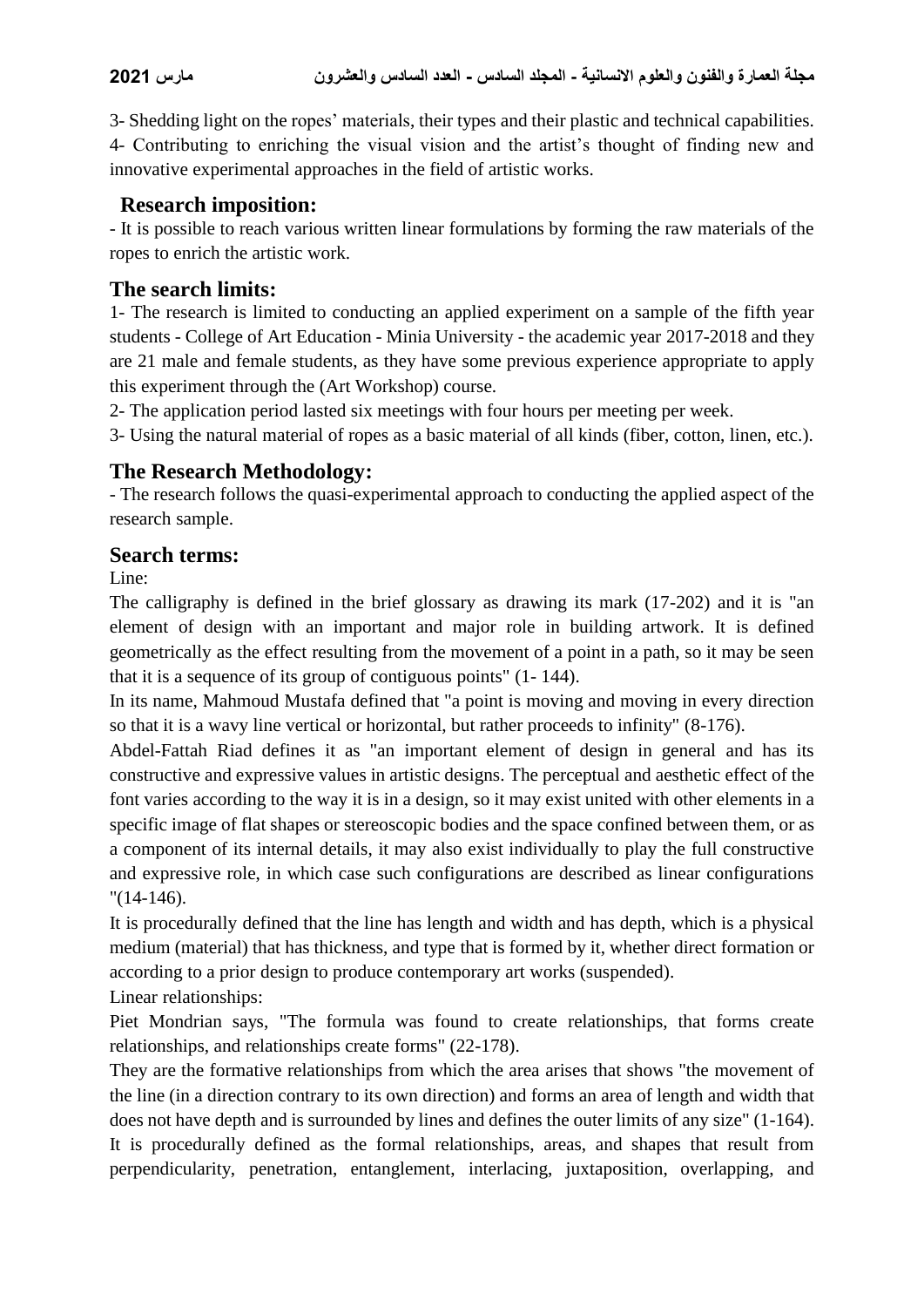touching lines with each other, forming an integrated entity consisting of a group of parts that earn the character of the work.

#### **Fine capabilities:**

Are the successful organizational relationships of the elements and the values and foundations they demonstrate in achieving the business unit in accordance with its content and idea. It is the material aspect that can be chosen, measured, and evaluated, in the work, as it is directly related to the formulation of form and material (elements of work). (24-28http) \*

Procedurally defined as the ability to form ropes by direct formation or pre-design for them and to take advantage of the properties of the rope material of thickness of multiple types, and technologies commensurate with each type and synthesis between them to subject them to the process of formation and production of artistic work and the link between the parts of artwork and harmony between the linear relationships and types of lines ( As the vertical and horizontal (curved - twisted - spiral)) that emphasize the properties of the rope material, such as flow and flexibility.

## **Technical capabilities:**

"It results from the artist's distribution of his skills and innovations to the structural elements of the work and the foundations of artistic formation, as well as in what he chooses in terms of new content and formulations. It comes from the value of the plastic work with its quality and internal construction (such as shape, color, movement, rhythm and formation" (15 - 75).

Procedurally defined as the creation of surface and tangible values through the use of the rope material and the multiplicity in the use of levels between the prominent and the groove and the achievement of the depth that emphasizes the dimension in the artistic work as well as the feeling of movement and the achievement of balance and the formal linear rhythm and diversity in the use of the rope material of lengths and directions and thickness and the achievement of unity and contrast.

#### **Theoretical framework:**

#### **The first axis: the line:**

It is "the effect of a moving point, so it has length and does not have width or depth, but it has a location and direction, so it may be straight or curved, or it may be refracted." (1 - 133) The line can be considered as a continuous series of points that show a position or direction, and speed is an important factor of activity The line in a vacuum becomes apparent during its movement in a horizontal, vertical, oblique or refractory form, as well as the thickness of the line forming its strength and stability as the length, thickness or both changes give a distinct tone with rhythms imposed by its shape.

The calligraphy is considered an element of design with an important and main role in building the designer artwork, as there is hardly any design work devoid of the font element, albeit in varying degrees, as well as the font in nature there are many and varied images in most of its forms, and "the line determines movement and direction The extension of the void, as the nature of the line is the transmission of movement directly and followed, as it includes suggestions of rhythm, unity and balance "(5-2).

One of the important characteristics of the lines is that the designer can be used during creations that evoke many meanings that extend from stability, and balance to a sense of movement, impulsion, tension and dynamism, as the font in design is not limited to being an external line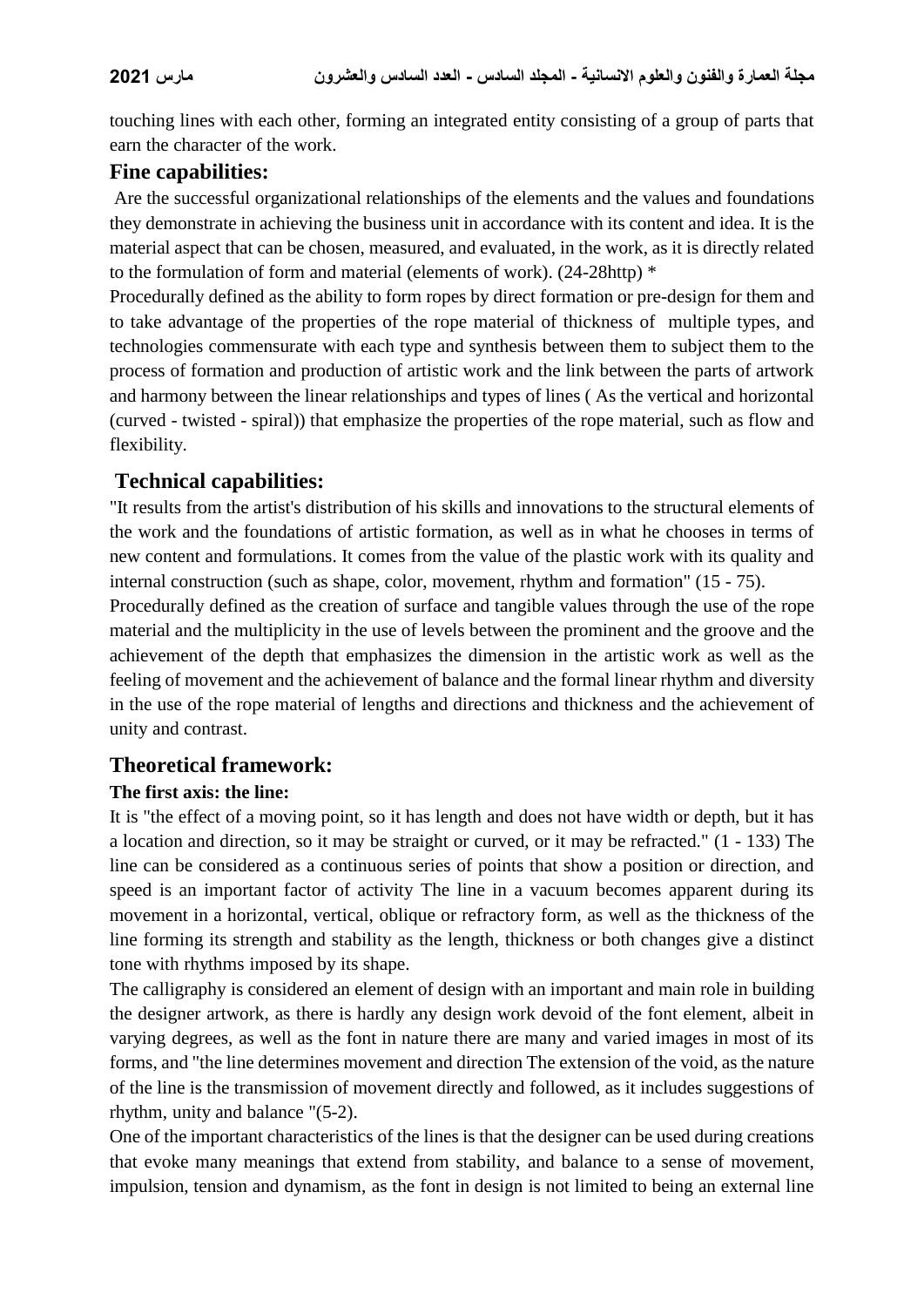that identifies representative forms but rather has an independent value that can be employed, utilized, and emphasized. "(5-2)

Bernard Myers states that "one of the simple means is at the same time more important and beneficial among the materials and elements used by the artist, as it is the most complicated thing as it may be a delicate thing and yet it does a lot of work and may be surrounding a specific area or shape or a tool for identification and also determines the direction of movement and the extension of the void "(7-237).

#### **Line artistic effects using ropes formation:**

From the foregoing, it is clear that there is a close relationship between the line and the material of the ropes, where they share many characteristics such as straightness, length, flexibility, foldability, thickness and texture, but the material will continue to have its only taste as it is exciting for the creations of any artist, as the rope material is unique in embodying most of the characteristics of the line such as thickness, texture and depth, not only that but It is more effective and influencing the embodiment of linear relationships such as constant or varied repetition of ropes that depends on the difference in (length, movement, direction, interfaces, or proportions) which is "as a process that leads to confirming the aspects of extension and discretionary movement on the surface, and it appears in variable times between the repeated lines which differ according to the formative characteristics "(12-55), and the linear relationships are also embodied and translated by the overlapping of the rope or the twisting component of it, whether the overlapping is partial, half or almost total, and this leads to the awareness of the lines in multiple directions without a specific center visibility then runs through overlapping paths, and these paths may be regular or irregular, and other relationships that can be translated from the line and embodied by the material of the ropes, such as interference, juxtaposition, solicitation, synergy and intertwining, in addition to the many types of rope material that put the artist in a permanent conflict with the material to know its components and its secrets and techniques appropriate to each type and methods of synthesis between it and the auxiliary materials such as burlap, beads, wood, etc.

#### **Technical and technical capabilities of the rope material:**

The practitioner of artistic works must strive in his experience of the materials as the material is the medium through which the artist expresses what is simmering with expressions and emotions, and experimentation here is behavior that helps the growth of thinking, creative performance, and formative relationships, by presenting the aesthetic aspects of the subject and the various solutions to it, and choosing and setting the most appropriate form for the integration of the content, as the field of technical works is one of the fields most dependent on the experimental trend, due to the employability of experiments and synthesis, in search of new methods and techniques that enrich the field of dealing with these materials, as they are an inspiration for him in the same time, the artist is not subjected to the material and makes it dominate him. Rather, the researcher sees that the artist's interaction with the material comes first by understanding its characteristics and features and then containing it and being able to control it, then to expand his knowledge of it and its capabilities and methods of dealing with it by continuous practice and experimentation, which enables the artist to solve the problems that he faces in his dealings with the material.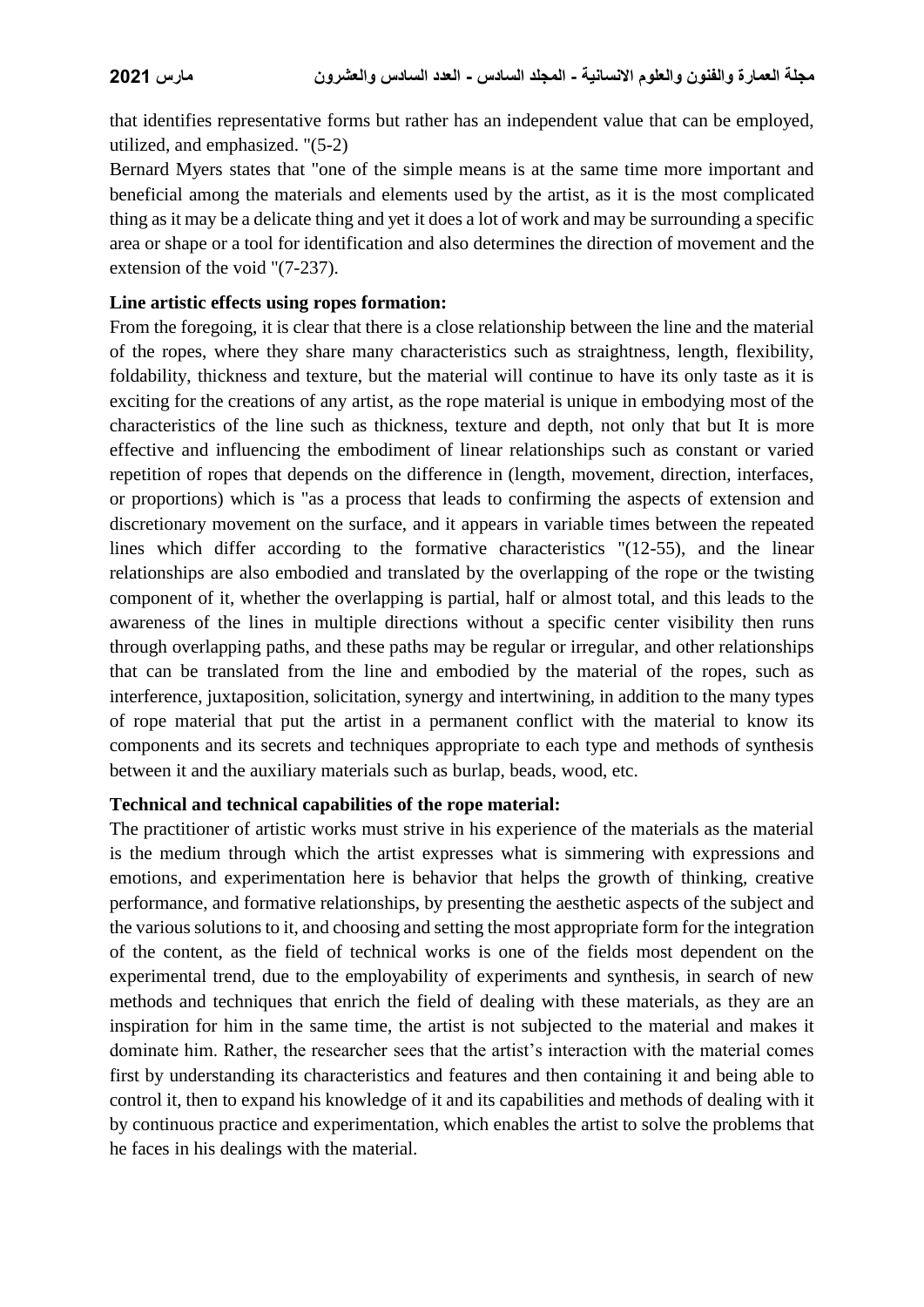Hence, the artist must be in control of his materials and not only be able to practice and form, but must "be able to experiment and uncover methods of change and formation"

#### **The research results:**

1- The use of ropes of various kinds has a great role in achieving various tactical and written values in the artwork.

2- The relationship between the use of the rope material and the linear relationships was enriched by the artistic surface.

3- To take advantage of the technical and artistic capabilities of the linear relationships of ropes in developing artistic works.

4- Taking advantage of the capabilities of the aesthetic and plastic lines as design elements and studying them through the material of the ropes increases the ability of art education students to harmonize the vocabulary of the art to create contemporary art works.

Recommendations:

1- Continuing research and experimenting with natural and industrial raw materials, identifying their technical capabilities and investing them technically and formally

2- Paying attention to the functional and expressive direction of calligraphy and studying it through raw materials, because of its importance in creating artistic and aesthetic values in the artistic works.

3- Searching for new approaches and solutions by linking the line and its fine elements to the aesthetics of the material in developing teaching of artistic works.

#### **References:**

'iismaeil، shawqi 'iismaeil: alfan waltasmim , alqahrt , maktabat zuhara' alshrq , 2001 .

 **'**iismaeil , shawqi 'iismaeil : altasmim eanasiruh wassih fi alfini altashkilii , alqahrt , maktabat zuhara' alshrq , altabeat alththalithat , 2007 .

 mustafaa ،'ashraf abd alfattah : hulul tashkiliatan bikhamat biyiyat masnaeih kamudkhal tajribiin li'iithra' almashghulat alnasjiat , majalat kuliyat altarbiat alnaweiat - jamieat almansurat , 2012 .

 alsharqawiu , 'ayman ealaa : alnazm alshabkiat fi alghazl alfatarii kamudkhal libina' allawhat alzakhrifiat , risalat majstir , ghyr manshurat , kuliyat altarbiat alfaniyat , jamieatan hulwan , 2003

 'alearabii , ayman 'ahmad eafifi : alqiam aljimaliat w altashkiliat lieunsur alkhati wairtibatatih altaebiriat fi altasmim alnasjii , almutamar aleilmiu alduwaliu alkhamis likaliat altarbiat alnaweiat - jamieat almunawfiat , 2017.

 'ayman 'ahmad eafifi alearabii : al'imkanat altashkiliat w altaebiriat lilhibal kamudkhal li'iithra' altanaghum alkhatiyi w almalmasii fi alsilal almansujat , almutamar aleilmiu alduwaliu alththalith likuliat altarbiat alnaweiat - jamieatan almunufiat , 2015.

 mayrz , barnarad : alfunun altashkiliat wakayf natadhuaquha , tarjamat d/ saed almansurii wamaseid alqadi , maktabat alnahdat almisriat , alqahrt , 1989.

 mahmud mustafaa bisimat : alqimat alharakiat lilkhati fi alfin aljadid (arata nwfw) kamuqadimat li'iithra' altasmim alzakhrifii , majstyr , ghyr manshurat , kuliyat altarbiat alfaniyat , jamieat hilwan , 2003.

 stulinz , jirum : alnaqd alfaniyu (drasat jamaliat flsfi) , alhayyat almisriat aleamat lilkitab , altabeat alththaniat , alqahrt , tarjamat fuad zakariaa , 1981.